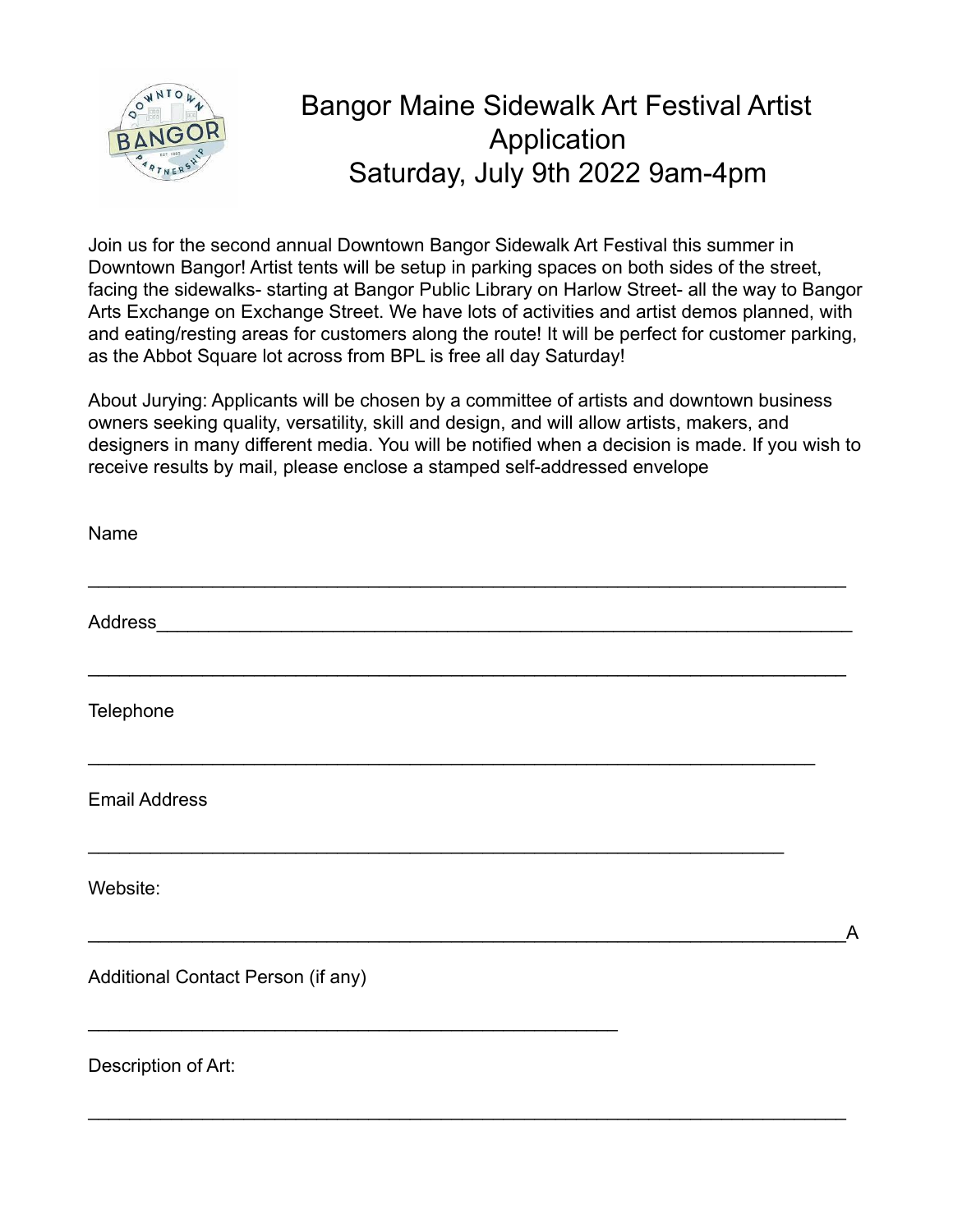Business Name

ME State Tax Number

Price Range of Artwork

Fees and Booth Selection :

All applications must be accompanied by one check to cover your booth fee (refundable, if not chosen) Checks should be made payable to Downtown Bangor Partnership.

 $\mathcal{L}_\text{max}$  and  $\mathcal{L}_\text{max}$  and  $\mathcal{L}_\text{max}$  and  $\mathcal{L}_\text{max}$  and  $\mathcal{L}_\text{max}$  and  $\mathcal{L}_\text{max}$ 

 $\mathcal{L}_\text{max}$  and  $\mathcal{L}_\text{max}$  and  $\mathcal{L}_\text{max}$  and  $\mathcal{L}_\text{max}$  and  $\mathcal{L}_\text{max}$  and  $\mathcal{L}_\text{max}$ 

 $\mathcal{L}_\text{max}$  and  $\mathcal{L}_\text{max}$  and  $\mathcal{L}_\text{max}$  and  $\mathcal{L}_\text{max}$  and  $\mathcal{L}_\text{max}$  and  $\mathcal{L}_\text{max}$ 

 $\mathcal{L}_\text{max}$  , and the contract of the contract of the contract of the contract of the contract of the contract of the contract of the contract of the contract of the contract of the contract of the contract of the contr

 $\mathcal{L}_\text{max} = \mathcal{L}_\text{max} = \mathcal{L}_\text{max} = \mathcal{L}_\text{max} = \mathcal{L}_\text{max} = \mathcal{L}_\text{max} = \mathcal{L}_\text{max} = \mathcal{L}_\text{max} = \mathcal{L}_\text{max} = \mathcal{L}_\text{max} = \mathcal{L}_\text{max} = \mathcal{L}_\text{max} = \mathcal{L}_\text{max} = \mathcal{L}_\text{max} = \mathcal{L}_\text{max} = \mathcal{L}_\text{max} = \mathcal{L}_\text{max} = \mathcal{L}_\text{max} = \mathcal{$ 

# of  $\qquad$  10'x10' booths (\$50 each) requested

Location Request:

If there is a particular business you'd like to be set up in front of between Bangor Public Library Bangor Arts Exchange, please let us know your preferences in the spaces below. We'll do our best to accommodate your requests, but cannot guarantee them. Well also be making our best effort to not have similar artists too closely aligned, so please keep that in mind as well.

In order of preference:

 $\#1$ 

 $\#2$ 

 $\#3$ 

Photos:

All applications must be accompanied by four photos: one of your booth setup and three of your work. (x) I have included all the required photos.

I certify the information herein is true, that the items I (we) offer for sale are my (our) own work only, no imports or buy sell permitted. I hereby and forever discharge and release